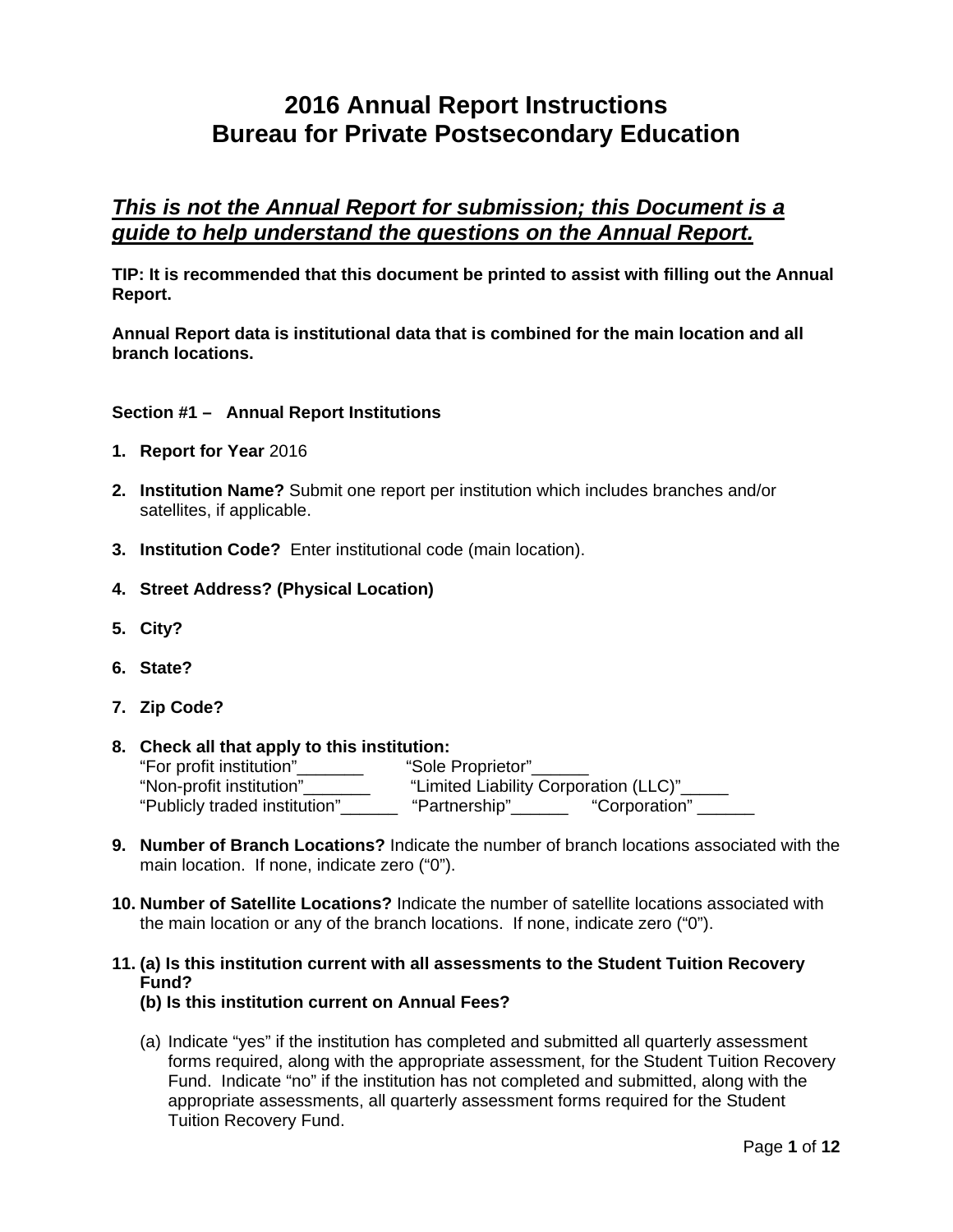- (b) Indicate "yes" if the institution has paid its Annual Fees. Indicate "no" if the institution has not paid its Annual Fees.
- programmatic approval. **Enter the name of the accrediting agency.** Refer to the attached **12. Is your institution accredited by an accrediting agency/agencies recognized by the United States Department of Education?** Include only full institutional approval, not list of accrediting agencies recognized by the United States Department of Education.
- **13. If your institution has specialized accreditation from a recognized United States Department of Education approved specialized/programmatic accreditor, List the accreditation.**
- **14. Has any accreditation agency taken any final disciplinary action against this institution?** Indicate "yes" if the institution has had final disciplinary action taken against it by an accreditation agency; Indicate "no" no final action has been taken against the institution by an accreditation agency. If Yes, please submit a paper copy of the action refer to the Annual Report Completion Check Sheet.

\*For questions 15-19 please disclose any funds received by the institution from the federal and/or state government to provide services to the general public.

- **Federal Higher Education Act? 15. Does your institution participate in federal financial aid programs under Title IV of the** 
	- **What is the total amount of Title IV funds received by your institution in 2016?**
- **16. Does your institution participate in veteran's financial aid education programs?** 
	- **What is the total amount of veteran's financial aid funds received by your institution in 2016?**
- **17. Does your institution participate in the Cal Grant program?** 
	- **What is the total amount of Cal Grant funds received by your institution in 2016?**
- **18. Is your institution on the California's Eligible Training Provider List (ETPL)**?
- **19. Is your institution receiving funds from the Workforce Innovation and Opportunity Act (WIOA) Program?** 
	- **What is the total amount of WIOA funds received by your institution in 2016?**
- **20. Does your Institution participate in, or offer any other government or nongovernmental financial aid programs? (i.e., WIC, vocational rehab, private grants/loans, institutional grants/loans)**

**If yes**, please provide the name of the financial aid program.

**21. The percentage of institutional income in 2016 that was derived from public funding.**  (Add #15, #16, #17, and #19. Divide the sum by Institution's Total Revenue) All money that is generated by the government to provide services to the general public is "public funding."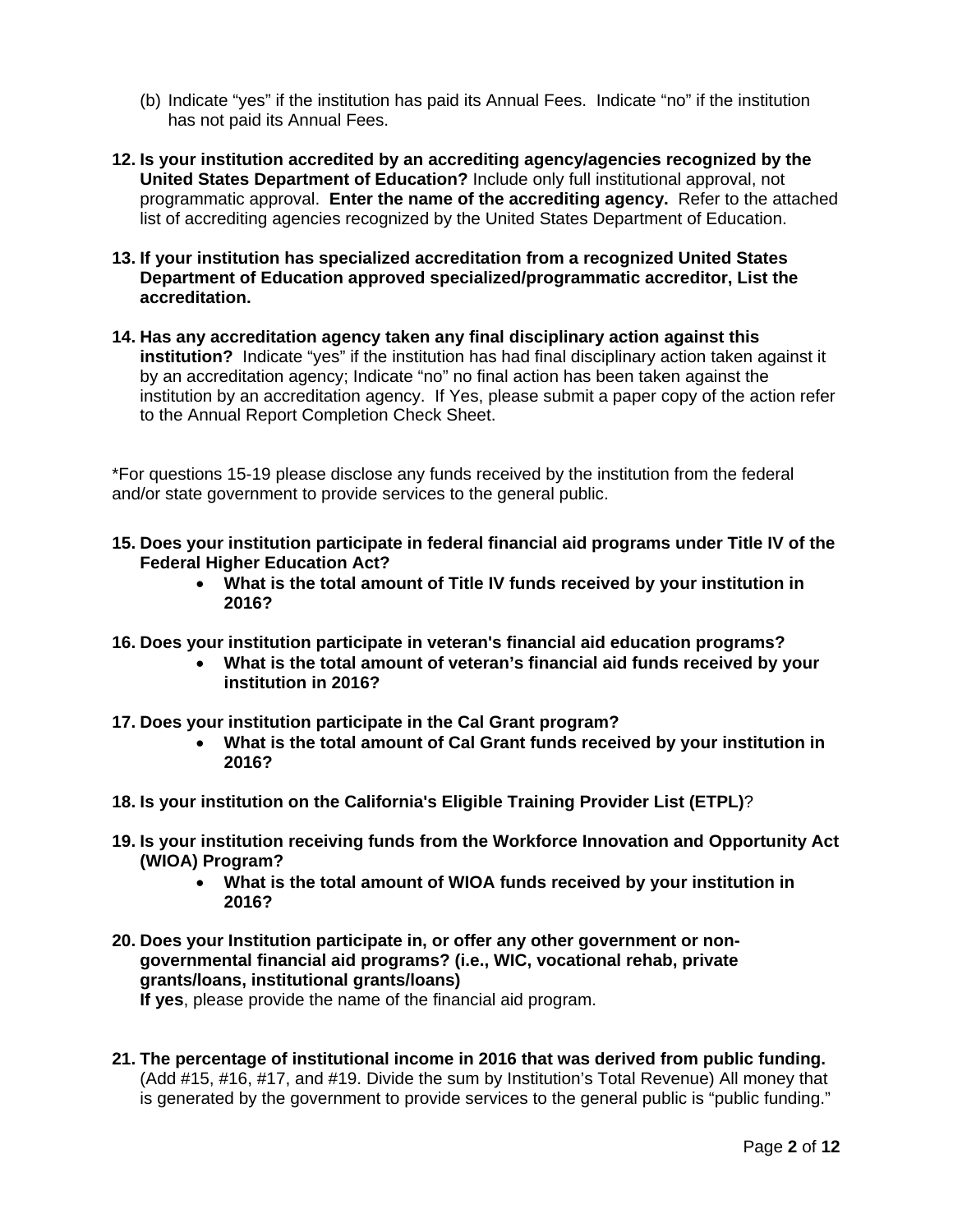- **22. Enter the most recent three-year cohort default rate reported by the U.S. Department of Education for this institution, if applicable.** The Cohort Default Rate (CDR) represents the percentage of this institution's students that failed to make required payments on their federal loans within three years of when they were required to begin repayment of that loan.
- **23. The percentage of the students who attended this institution in 2016 who received federal student loans to help pay their cost of education at the school.**
- **24. Total number of students enrolled at this institution.** Indicate the number of students enrolled in all programs at your institution, minus the number of students who cancelled during the cancellation period, as of December 31<sup>st</sup>.
- **25. Number of Doctorate Degree Programs Offered?** Indicate the number of Doctorate degree **Programs** the institution offered for the reporting year.
- **26. Number of Students enrolled in Doctorate level programs at this institution?** Indicate the number of students enrolled in all Doctorate programs at your institution; number of students at the beginning of the year (enrolled/active students as of January 1) plus the number of students enrolling during the year (through December 31) minus the number of students who cancelled during the cancellation period.
- **27. Number of Master Degree Programs Offered?** Indicate the number of Master degree **Programs** the institution offered for the reporting year.
- **28. Number of Students enrolled in Master level programs at this institution?** Indicate the number of students enrolled in all Masters programs at your institution; number of students at the beginning of the year (enrolled/active students as of January 1) plus the number of students enrolling during the year (through December 31) minus the number of students who cancelled during the cancellation period.
- **29. Number of Bachelor Degree Programs Offered?** Indicate the number of Bachelor degree **Programs** the institution offered for the reporting year.
- **30. Number of Students enrolled in Bachelor programs at this institution?** Indicate the number of students enrolled in all Bachelor level programs at your institution; number of students at the beginning of the year (enrolled/active students as of January 1) plus the number of students enrolling during the year (through December 31) minus the number of students who cancelled during the cancellation period.
- **31. Number of Associate Degree Programs Offered?** Indicate the number of associate degree **Programs** offered for the reporting year.
- **32. Number of Students enrolled in associate programs at this institution?** Indicate the number of students enrolled in all associate programs at your institution; number of students at the beginning of the year (enrolled/active students as of January 1) plus the number of students enrolling during the year (through December 31) minus the number of students who cancelled during the cancellation period.
- **33. Number of Diploma or Certificate Programs Offered?** Indicate the number of diploma or certificate programs offered during the reporting year.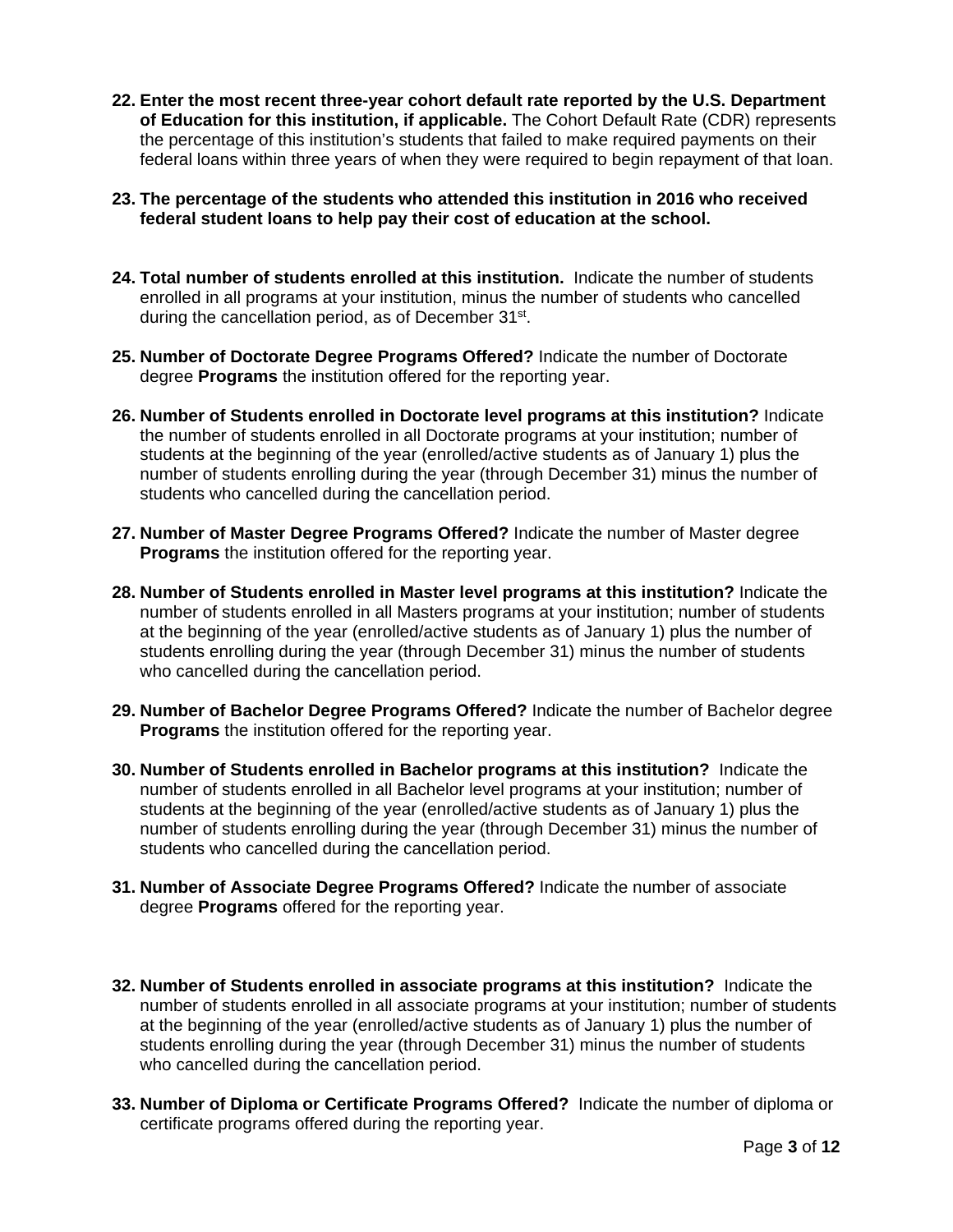- **34. Number of Students enrolled in diploma or certificate programs at this institution?**  Indicate the number of students enrolled in all diploma or certificate programs at your institution; Number of students at the beginning of the year (enrolled/active students as of January 1) plus the number of students enrolling during the year (through December 31) minus the number of students who cancelled during the cancellation period.
- **35. An institution that maintains a website shall provide on its website clear and conspicuous links to the 2016 Annual Report, Catalog, and School Performance Fact Sheet** (CEC §94913)**\*\*.** Please post the documents to your website prior to submitting the certification and provide the links to the institution's 2016 Annual Report, 2016 Catalog, and 2016 School Performance Fact Sheet below. **If the institution does not maintain an internet website, leave this space blank.**

 with the required information below. \*\*The Bureau recommends a portion of the school's website dedicated to providing students

### **Links**

Institution's Website:  $\blacksquare$ 

Annual Report: \_\_\_\_\_\_\_\_\_\_\_\_\_\_\_\_\_\_\_\_\_\_\_\_\_\_\_\_\_\_\_\_\_\_\_\_\_\_\_\_\_\_\_\_\_\_\_\_\_\_\_\_\_

 $2016$  Catalog:  $\blacksquare$ 

School Performance Fact Sheet: **Example 2018**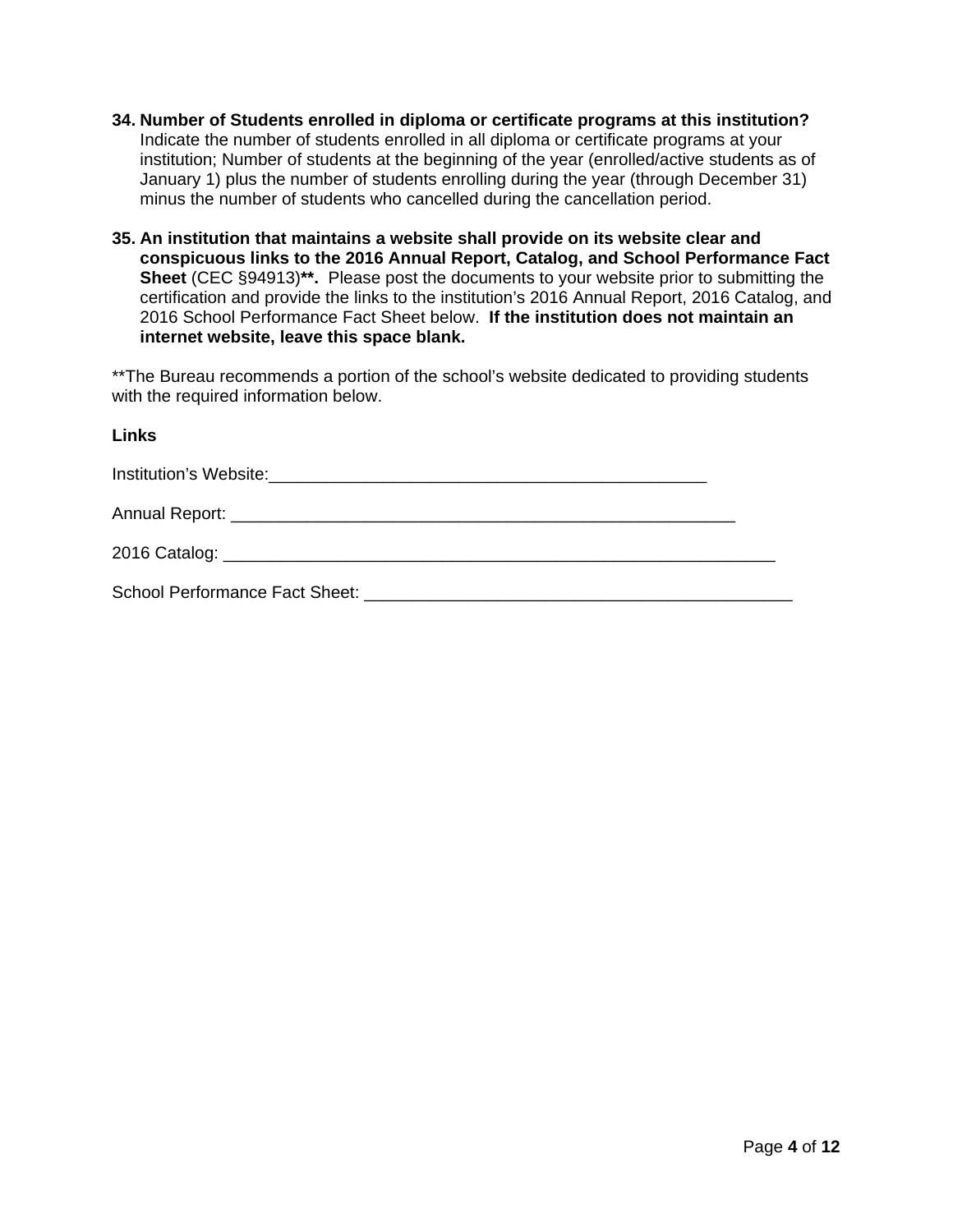#### **Section #2 –** *Information for Each Educational Program Offered at the Institution*

**Complete one of these sections for EACH educational program offered at the institution. If an institution offers the same program at the main location and a branch location, add the data together and submit one number for the program being reported.** 

- **1. Report for Year** 2016
- **2. Institution Code?** Enter institutional code (main location).
- **3. Degree/Program Level?** Indicate the level of degree for the program you are entering, (e.g., Doctorate, Masters, Bachelor, Associate, diploma) if the program is not a degree Indicate "diploma".)
- **4. Degree/Program Title?** Indicate the title of the degree for the program you are entering e.g., Ph.D., Master of Science, Bachelor of Arts, Occupational Associate. If the program is not a degree, indicate the name of the certificate/diploma program.
- **5. Name of Program?** Indicate the name of the program e.g., Business Administration, Cosmetology, Medical Assisting.
- **6. Number of Degrees or Diplomas Awarded?** Indicate the number of students receiving a degree or diploma for this program during the reporting year.
- **7. Total Charges for this program?** Indicate the total charges for a student to complete the program within 100% of the program length. If the total charges fluctuated during the reporting year, indicate the highest amount charged for this program during the reporting year. Total charges include all amounts paid for the program. It includes books, uniforms or other charges if those charges are for costs that are required for participation in the educational program.
- **8. The percentage of enrolled students in 2016 receiving federal student loans to pay for this program.** Indicate the percentage of students enrolled in this program who received federal student loans to pay for this program. Divide the total number of students enrolled in this program, who received federal student loans to pay for this program, by the total number of students enrolled in this program.
- **9. The percentage of graduates in 2016 who took out federal student loans to pay for this program.** Indicate the percentage of graduates from this program, who received federal student loans to pay for this program. Divide the total number of 2016 graduates from this program, who took out federal student loans to pay for this program, by the total number of 2016 graduates from this program.
- **10. Number of Students Who Began the Program?** Indicate the number of students who began the program who are scheduled to complete the program in the year being reported, exclude all students who cancelled during the cancellation period, 5 CCR §74112(d)(1). If the institution has a main campus with branches and/or satellites provide the total number enrolled at all locations.
- **11. Students Available for Graduation?** Indicate the number of students available for graduation for the program being reported. This number should be the number of students who began the program (#10 above) minus the number of students who have died, been incarcerated or been called to active military duty (CEC §94928(f) & (g).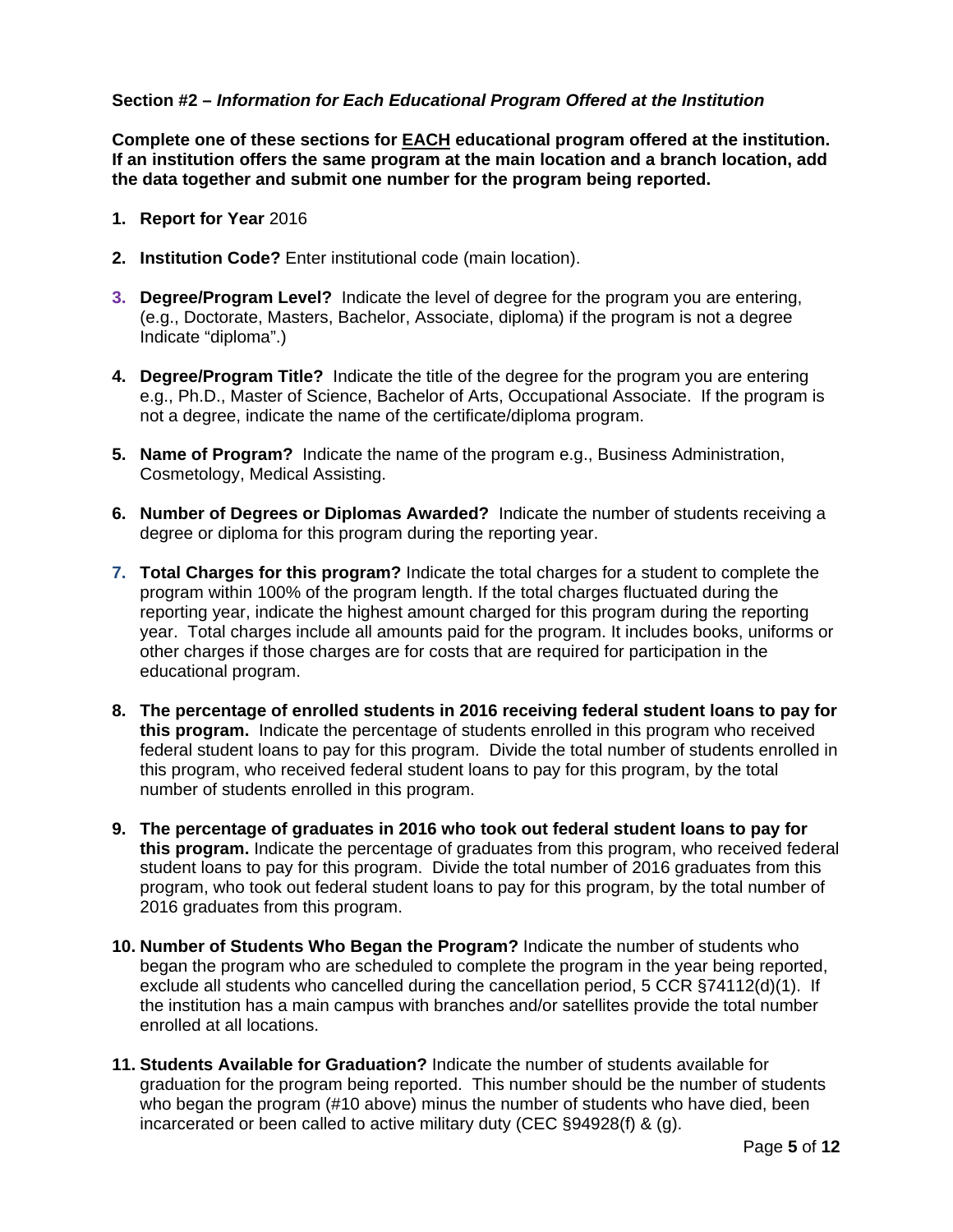- **12. On-time Graduates?** Of the students available for graduation (#11 above), indicate the number of students who completed the program within 100% of the published program period within the calendar year being reported (5 CCR §74112(d)(2)).
- **13. Completion Rate?** Indicate the number of graduates (from #12 above) divided by the number of students available for graduation (#11 above). **A "rate" is a percentage and should never be more than 100%** (CEC §94929(a), 94928(f) & (g), and 5 CCR §74112(h).
- **14. 150% Completion Rate?** If the institution tracks 150% completion rate, indicate the number of students who completed the program in the reported calendar year within 150% of the published program length, including on-time graduates, divided by the number of students available for graduation (#11 above). **A "rate" is a mathematical calculation and should never be more than 100%** (5 CCR §74112(h)(l)).
- **15. Is the above data taken from the Integrated Postsecondary Education Data System (IPEDS) of the United States Department of Education?** Indicate "yes" if the information was taken from the data that was reported to IPEDS; Indicate "no" if it was not. If this institution does not participate in Title IV financial aid programs it most likely does not report to IPEDS.

**CEC § 94929.5 requires institution report placement data for every program that is designed or advertised to lead to a particular career, or advertised or promoted with any claim regarding job placement.** 

- **16. Graduates Available for Employment?** Indicate the number of individuals awarded a degree, diploma or certificate in the 2016 reporting year minus the number of graduates that either died, became incarcerated, were called to active military duty, were international students that left the United States or did not have a visa allowing employment in the United States or, are continuing their education in an accredited or bureau-approved postsecondary institution (CEC §94928(d) & (f)).
- **17. Graduates Employed in the Field?** Number of graduates, (#16 above) who are gainfully employed in a single position for which the institution represents the program prepares its graduates within six months after a student completes the applicable educational program. For occupations for which the state requires passing an examination, the period of employment shall begin within six months of the announcement of the examination results for the first examination available after a student completes an applicable educational program (CEC §94928(e)).
- **18. Placement Rate?** Indicate the number of graduates employed in the field (#17 above) divided by the number of graduates available for employment (#16 above.) **A "rate" is a mathematical calculation and should never be more than 100%** (5 CCR §74112(i)(4).
- **19. Graduates employed in the field 20 to 29 hours per week?** Indicate the number of graduates employed 20 to 29 hours per week.
- **20. Graduates employed in the field at least 30 hours per week?** Indicate the number of graduates employed at least 30 or more hours per week.
- **21. Indicate the number of graduates employed :** 
	- a. Single position in field
	- b. Concurrent aggregated positions in field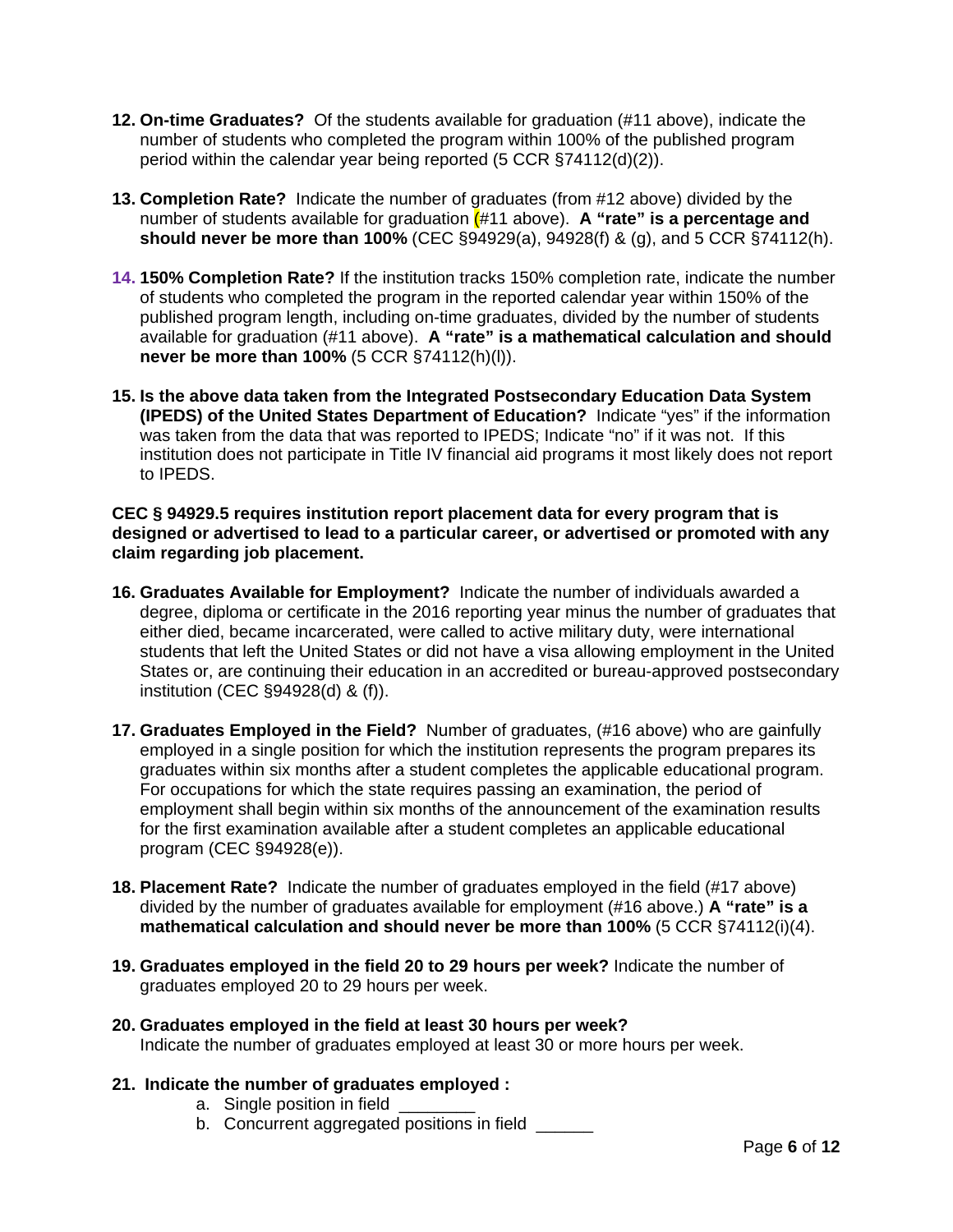(2 or more positions at the same time)

- c. Freelance/ self-employed
- d. By the Institution or an employer owned by the institution, or an employer who shares ownership with the institution

#### **Exam Passage Rate**

by the appropriate state agency. **CEC §94929.5(a)(2) requires the institution to report two years of exam passage data for graduates taking the exam for the first time that the examination is available after completion of the educational program. The exam passage data should be as reported** 

**5 CCR §74112(j) requires the institution to collect the exam passage data directly from its graduates if the exam passage data is not available from the licensing agency.** 

#### **22. Does this educational program lead to an occupation that requires State licensing?**

If "yes' please enter the name of the licensing entity that licenses this field.

If "no" you may skip to "Salary Data" below

#### **First Data Year 2016**

Two years data is required.

- **23. Name of the State licensing entity that licenses the field.** Enter the name of the State licensing entity
- **24. Name of Exam?** Provide the name of the State exam being reported.
- **25. Number of Graduates Taking State Exam?** Enter the number of graduates who took the State exam in the reported year (CEC §94929.5(a)(2) and 5 CCR §74112(j)).
- **26. Number Who Passed the State Exam?** Enter the number of graduates who took the State exam and passed it on the first attempt (CEC §94929.5(a)(2) and 5 CCR §74112(j)).
- **27. Number Who Failed the State Exam?** Enter the number of graduates who took the State exam and failed it on the first attempt (CEC  $\S 94929.5(a)(2)$  and 5 CCR  $\S 74112(i)$ ).
- **28. Passage Rate?** Enter the passage rate for graduates who took the State exam and passed it on the first attempt.
- **29. Is This Data from the State Licensing Agency that Administered the Exam?** (5 CCR § 74112(j)). If yes, enter the name of the Agency
- **30. If the response to #29 was "no" provide a description of the process used for Attempting to Contact Students.** If the information for the State exam passage data was collected directly from the students by the institution provide a description of the process used for attempting to contact students (5 CCR §74112(j)). If more space is needed please attach an explanation and clearly mark it "Process for attempting to contact students."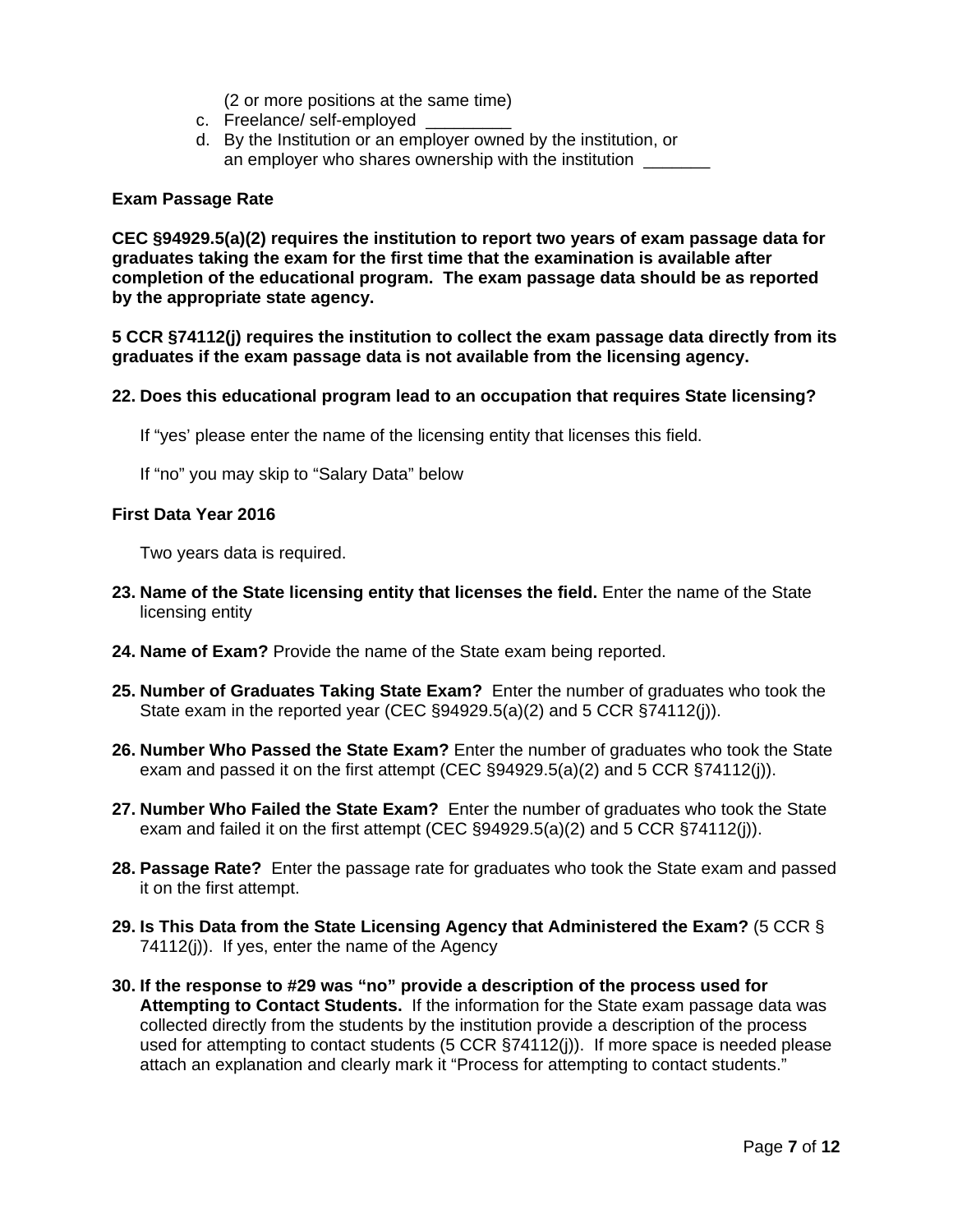#### **Second Data Year 2015**

Two years data is required.

- **31. Name of the State licensing entity that licenses the field.** Enter the name of the State licensing entity
- **32. Name of State Exam?** Provide the name of the exam being reported.
- **33. Number of Graduates Taking State Exam?** Enter the number of graduates who took the exam in the reported year (CEC §94929.5(a)(2) and 5 CCR §74112(j)).
- **34. Number Who Passed the State Exam?** Enter the number of graduates who took the exam and passed it on the first attempt (CEC §94929.5(a)(2) and 5 CCR §74112(j)).
- **35. Number Who Failed the State Exam?** Enter the number of graduates who took the exam for the first time and failed it (CEC  $\S 94929.5(a)(2)$  and 5 CCR  $\S 74112(i)$ ).
- **36. Passage Rate?** Enter the passage rate for graduates who took the State exam and passed it on the first attempt.
- **37. Is This Data from the Licensing Agency that Administered the State Exam?** (5 CCR §74112(j)) If yes, enter the name of the agency.
- **38. If the response to #37 was "no" provide a description of the process used for Attempting to Contact Students:** If the information for the State exam passage data was collected directly from the students by the institution provide a description of the process used for attempting to contact students (5 CCR §74112(j)). If more space is needed please attach an explanation and clearly mark it "Process for attempting to contact students."
- **39. Do graduates have the option or requirement for more than one type of State licensing exam?** If "Yes" provide the names of other licensing exam options or requirements:

**Salary Data - CEC §94910(d) and 94929.5(a)(3) require the reporting of salary and wage information in increments of \$5,000.00 for graduates employed in the field.** 

- **40. Graduates Available for Employment?** Indicate number of graduates (#16 above) (CEC §94928(d), (f), and 5 CCR §74112(l)).
- **41. Graduates Employed in the Field?** Indicate the number of graduates who are gainfully employed (#17 above) (CEC §94928(e), and 5 CCR §74112(l)).
- **42. Graduates Employed in the Field Reported receiving the following Salary or Wage:**  Enter the number of graduates employed in the field reporting to receive the annual salary between the lowest number indicated and the highest number indicated. Example: If a student reports that they are receiving \$4,010 a year and a second student reports they are receiving \$2,999 a year, enter the number "2" in the space next to \$0 - \$5,000, because there are 2 students who are receiving between \$0-\$5,000 a year.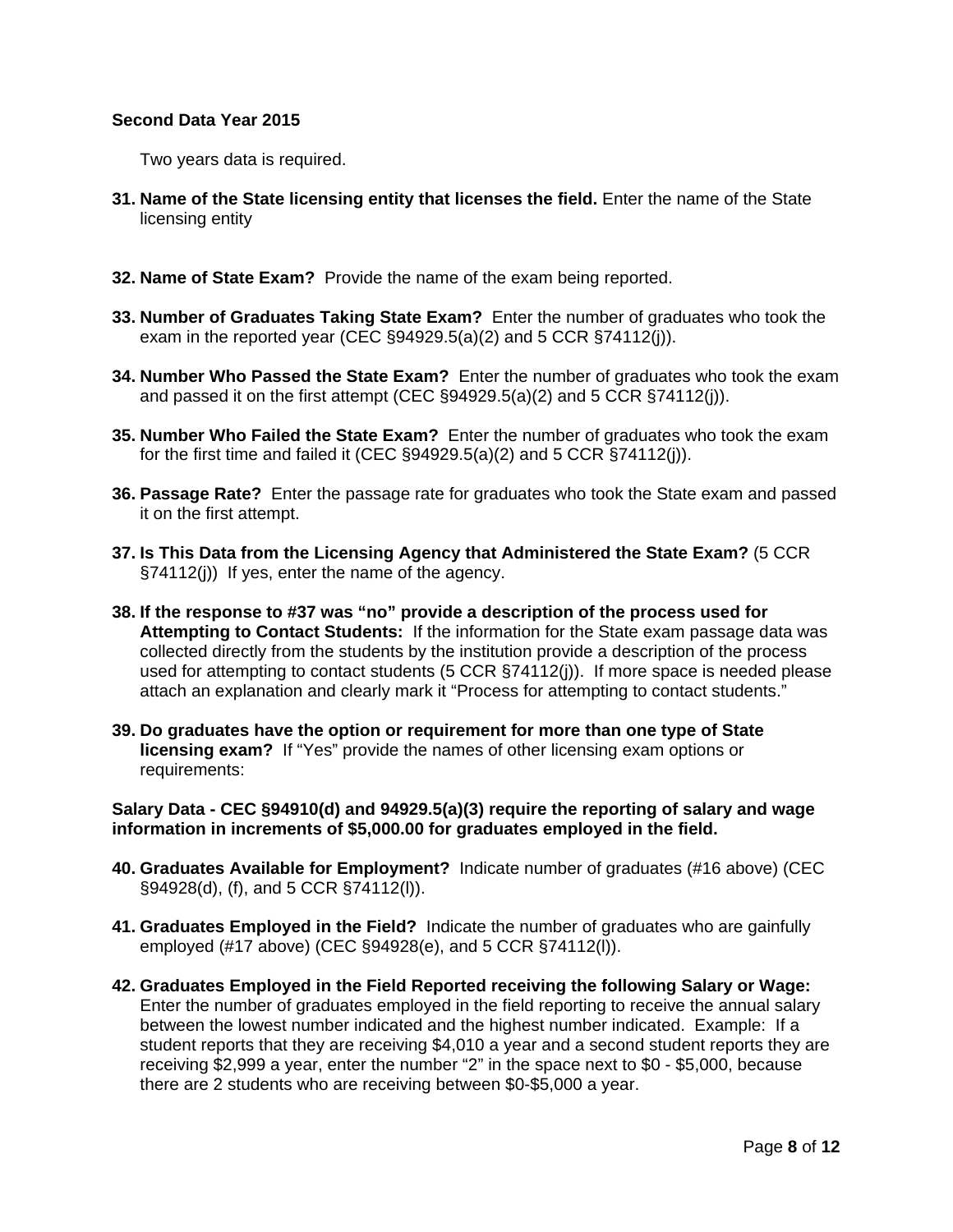## **A number must be entered in all spaces. If the institution has zero students reporting a certain wage enter the number "0."**

Graduates Employed in the Field reported to be receiving the following Salary or Wage:

| $$0 - $5,000$       | $$5001 - $10,000$      |  |
|---------------------|------------------------|--|
| $$10,001 - $15,000$ | \$15,001 - \$20,000    |  |
| \$20,001 - \$25,000 | \$25,001.00 - \$30,000 |  |
| $$30,001 - $35,000$ | \$35,001 - \$40,000    |  |
| $$40,001 - $45,000$ | \$45,001 - \$50,000    |  |
| \$50,001 - \$55,000 | $$55,001 - $60,000$    |  |
| \$60,001 - \$65,000 | \$65,001 - \$70,000    |  |
| \$70,001 - \$75,000 | \$75,001 - \$80,000    |  |
| \$80,001 - \$85,000 | $$85,001 - $90,000$    |  |
| $$90,001 - $95,000$ | \$95,001 - \$100,000   |  |
| Over \$100,000      |                        |  |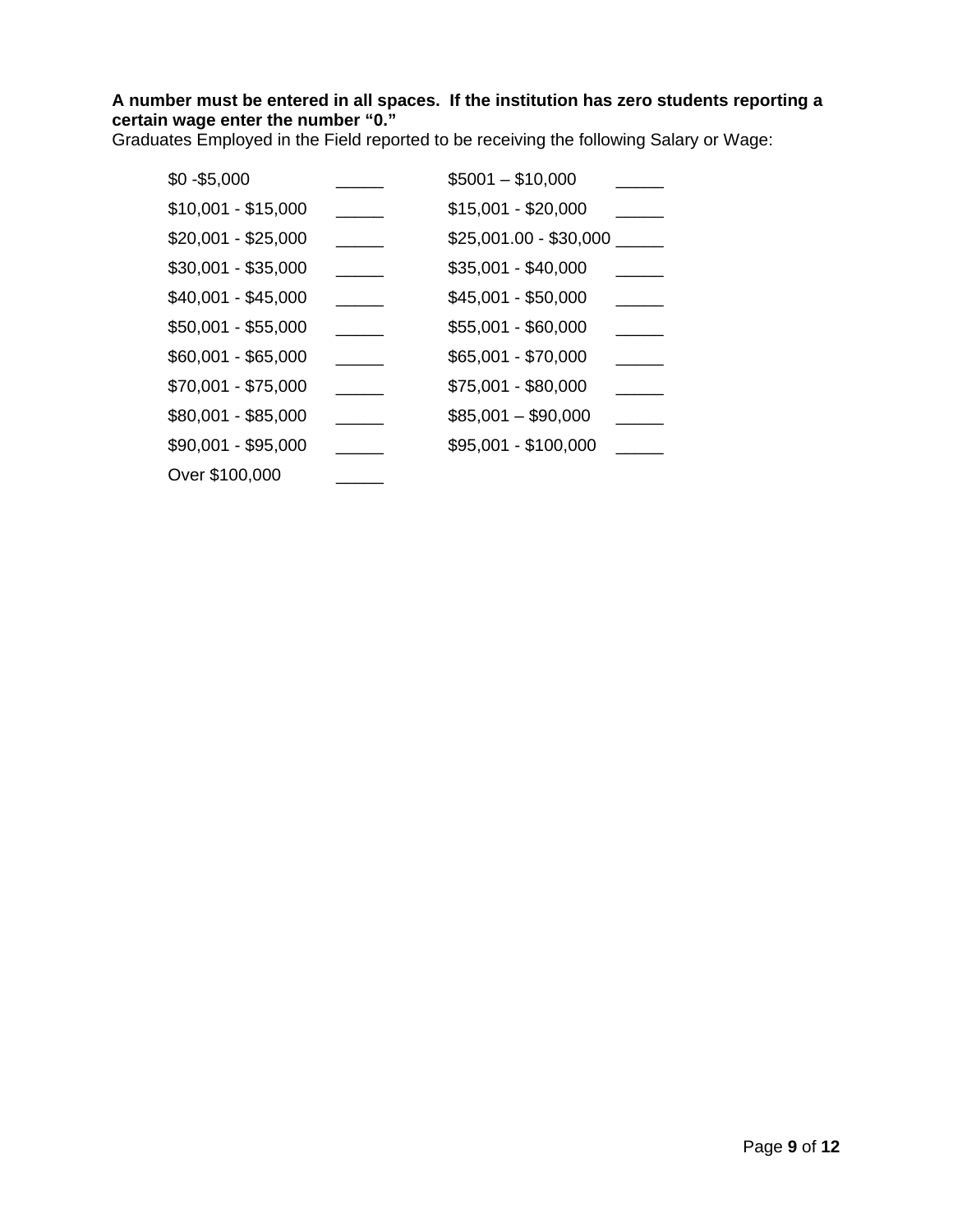**Section #3 - Annual Report Branch locations complete one form for each branch.** 

**Certification Form. If the Institution has no branch locations or satellites skip to the Annual Report** 

- **1. Report for Year 2016**
- **2. Institution Name?**
- **3. Institution Code?** Enter institutional code (main location).

**Branch Location (California locations only)** 

- **4. Total number of students at this branch location?**
- **5. Name of Programs offered at this branch location?** (Separate each program name with a comma). If more space is needed please attach an explanation and clearly mark it "Name of Programs offered at this location." Include school code, school name and school location.
- **6. Street Address? (Physical Location)**
- **7. City?**
- **8. State?**
- **9. Zip Code?**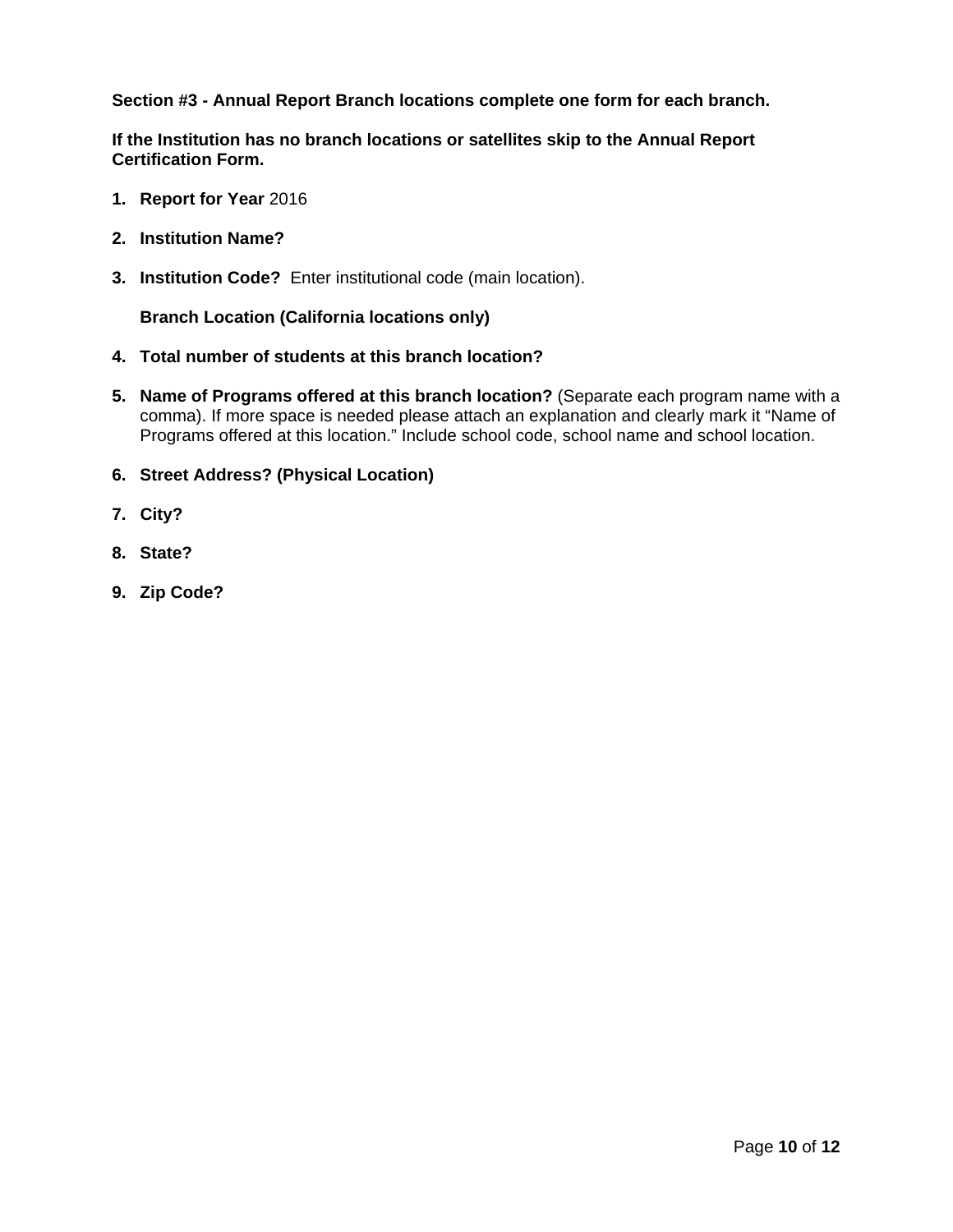**Section #4 – Annual Report Satellite locations complete one form for each satellite.** 

- **1. Institution Name?**
- **2. Institution Code? Enter institutional code (main or branch location).**

**Satellite Location (California locations only)** 

- **3. Street Address? (Physical Location)**
- **4. City?**
- **5. State?**
- **6. Zip Code?**